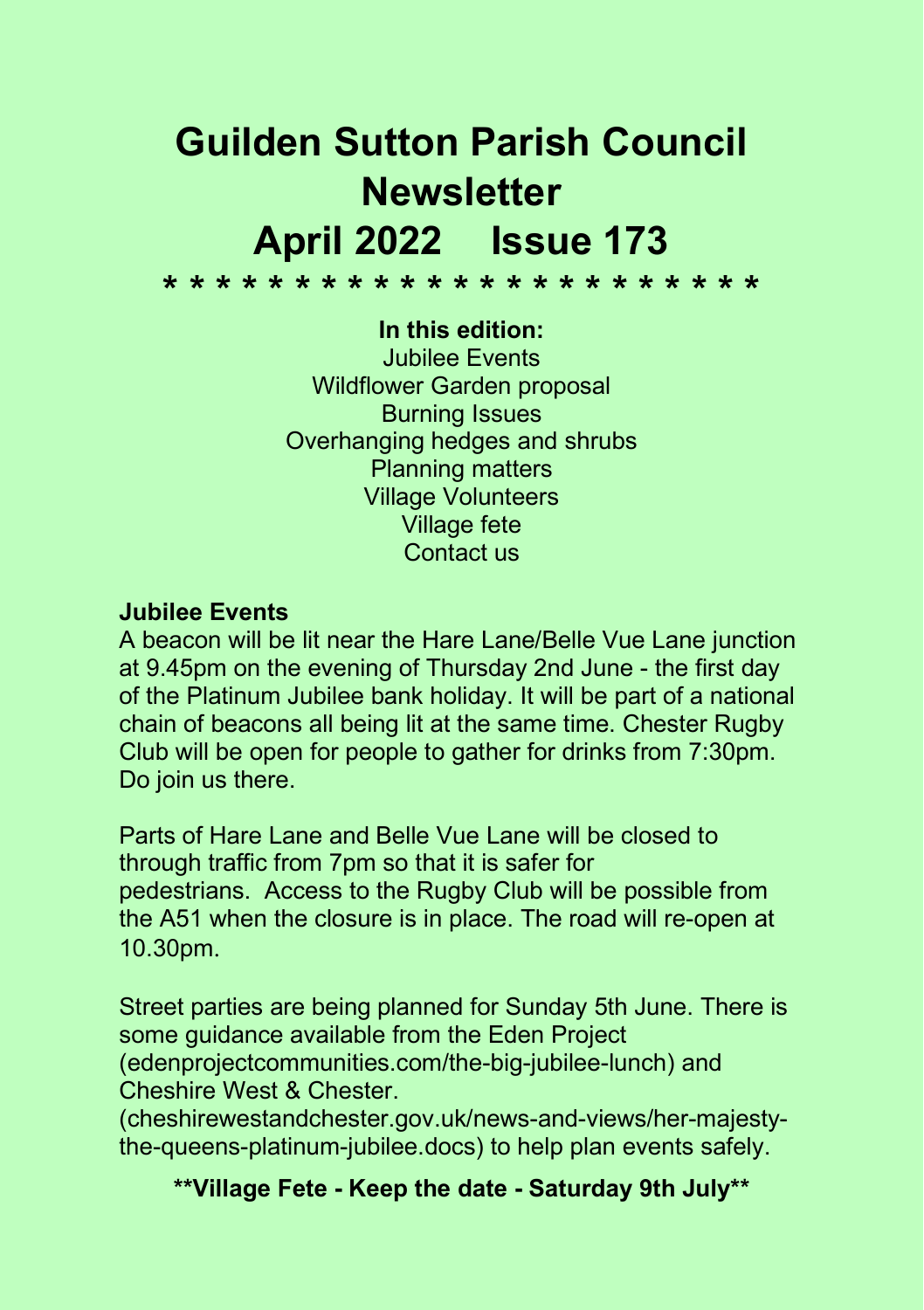There is even a recipe for a jubilee pie! Road closure restrictions are less onerous for cul-de-sacs which can easily be closed to traffic. Why not get together with your neighbours? Do let us know if you plan to hold an event.

Other activities are being planned such as an announcement by the town crier to launch the celebrations, so watch noticeboards, websites and Facebook for the latest information.

#### Wildflower Garden

A proposal was made to the Parish Council to create a wildflower/sensory garden on the grassed area between Fox Cover and steps down to Church Lane. The site links the older part of the village to the newer Oaklands. Wildflowers and plants would attract pollinators so help the environment.

Draft proposals, costings and an implementation plan have been drawn up by a group of volunteers which includes representatives of Greenspace, and Village Green. Details will be posted shortly on the Parish Council and Village website. Please note these are draft proposals subject to further discussion, consultation, permission from CW&C and funding being provided.

The land is public open space so would not be a change of use. The basic idea is to replace grass with wildflowers. An accessible path would be installed suitable for wheelchair users. There would be opportunities to learn about wildflowers and nature as well as create habitats with bird boxes and bughotels. A small number of benches could be provided so that people can sit and enjoy the area. Initial feedback from Facebook and the village WhatsApp group brought lots of favourable comments.

Crowd-funding would be used and residents are invited to support the proposal by pledging a small amount. To be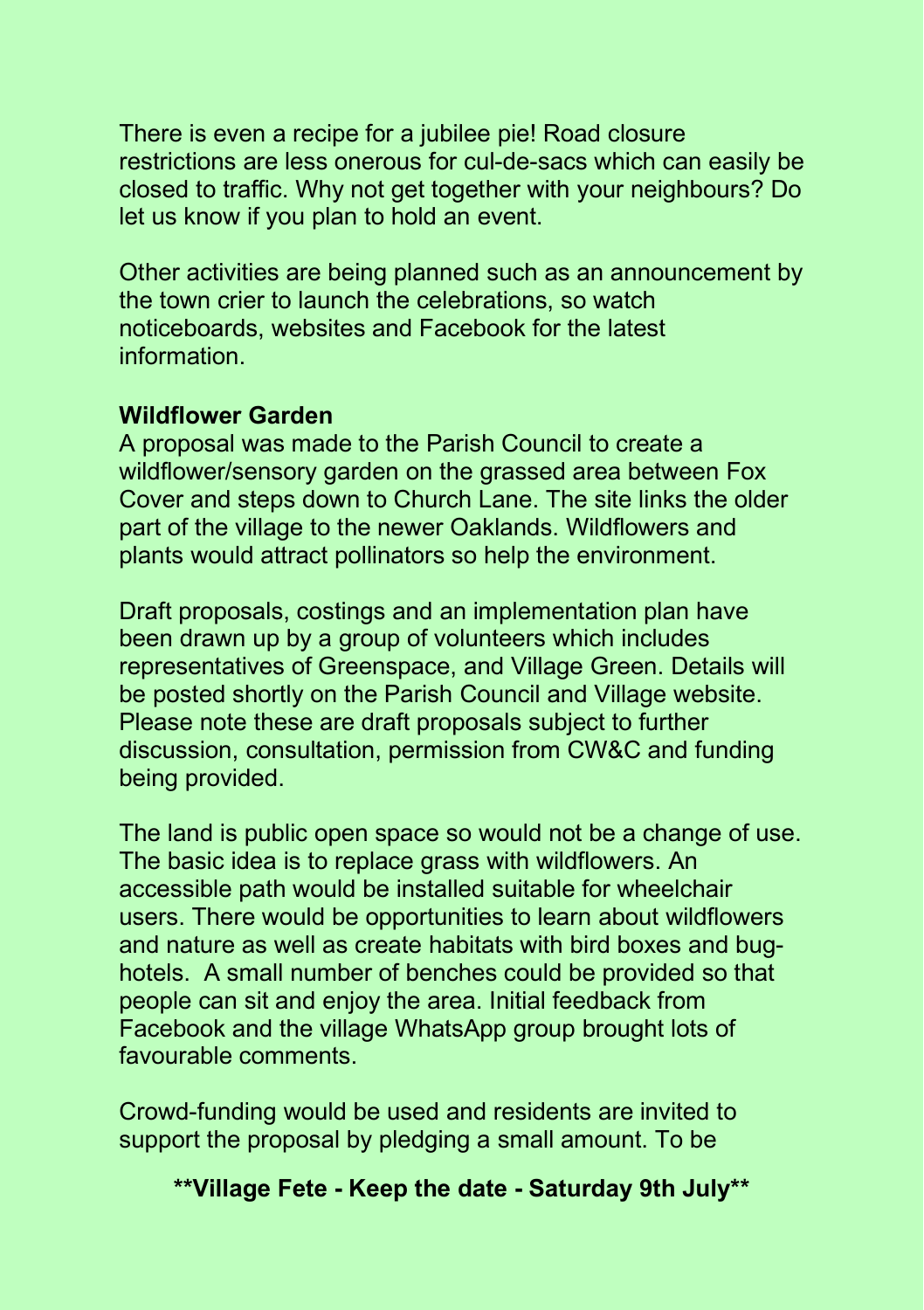successful in the application for grant aid from CW&C, we will need to demonstrate lots of local support. We'd particularly like your views on the location of benches and the path, and the type of plants you'd like to see. If you would like to support the proposal, please complete the pledge form on the back page or email the parish clerk guildensuttonparishclerk@gmail.com. Use the same email for any questions or suggestions about the project.

## A burning issue

If you have a log burner or open fire, please do not use untreated wood as fuel. The storms damaged lots of trees but recently felled wood needs to be left some time before it is safe to burn. The smoke can be a risk for anyone with lung problems, such as asthma.

### Overhanging hedges and shrubs

We have been asked to pass on a request to those residents whose hedges overhang footways. Overgrown shrubs and hedges can be a hazard for people, either by scratching their face or eyes or forcing them out into the road as they walk by. Please make sure your garden is not a hazard to others.

#### Planning Issues

The Parish Council is not the Planning Authority. Cheshire West and Chester decide most planning applications. The PC is consulted on most planning applications and can pass on comments and concerns where appropriate. Several residents have asked about activities on Belle Vue Lane and the site is being monitored.

#### Communications

After seeking residents' views about spending and communications, we are no longer paying for a page in a local commercial magazine. If you would like to receive a digital version of this newsletter, please email the clerk. Copies will be